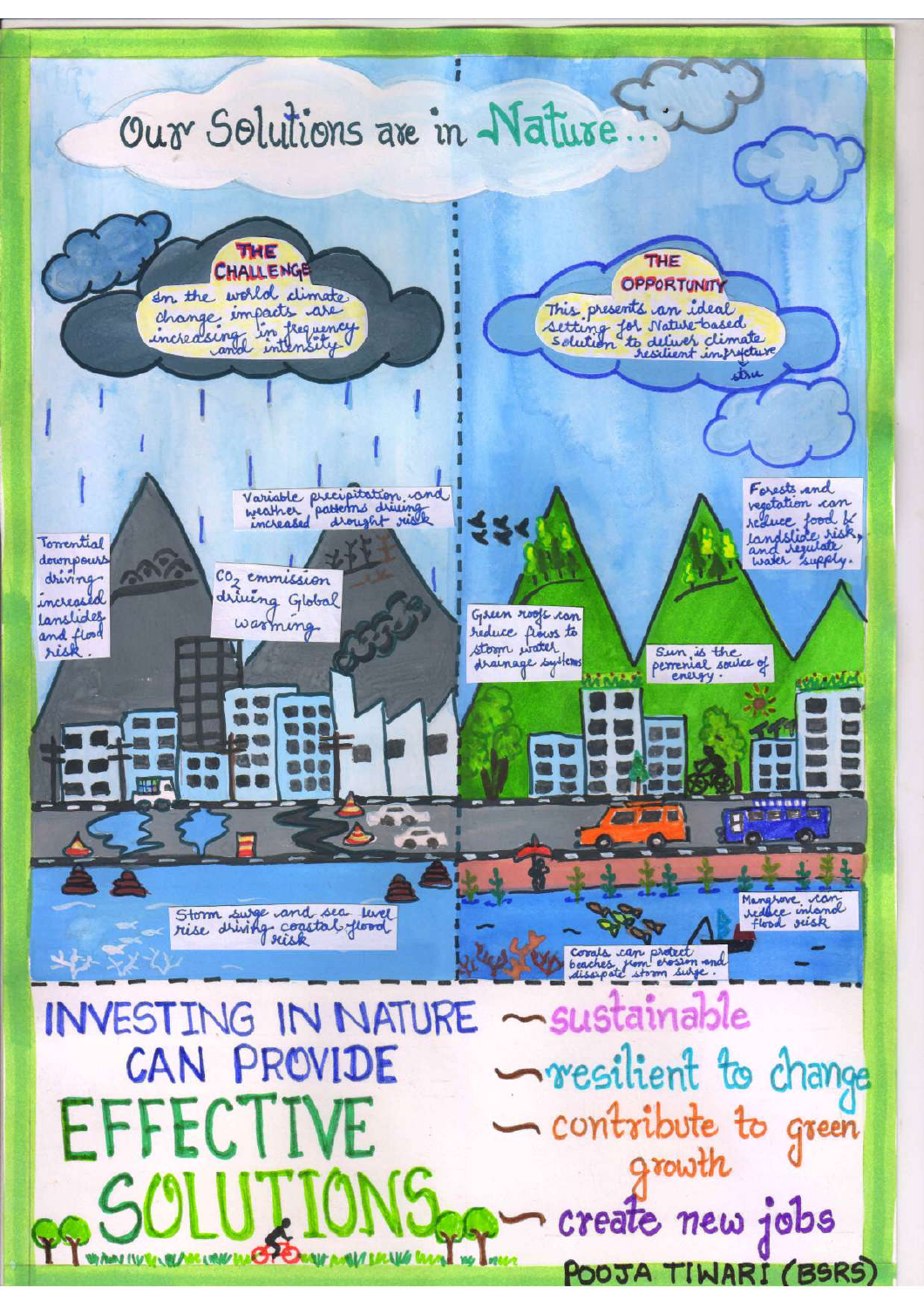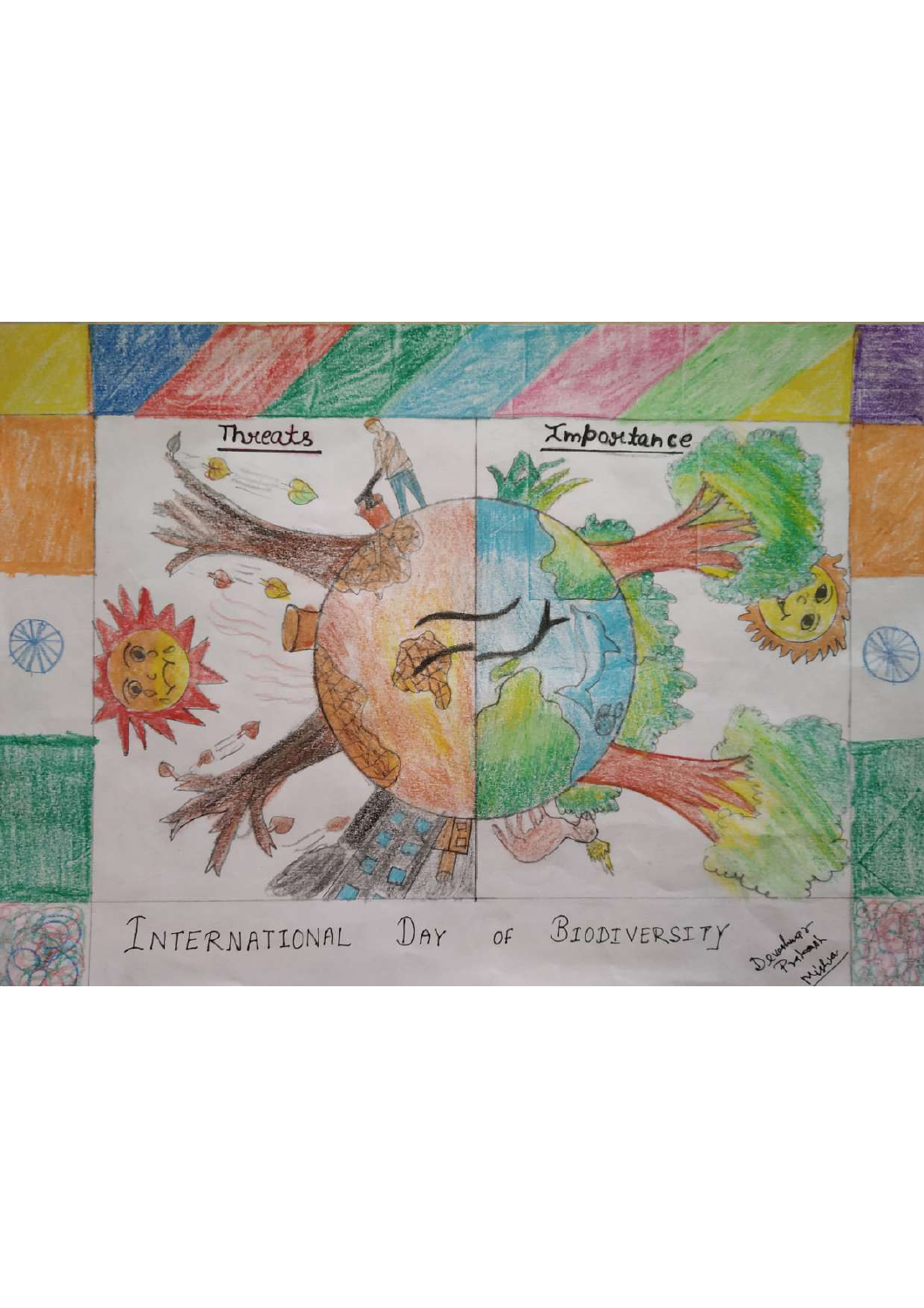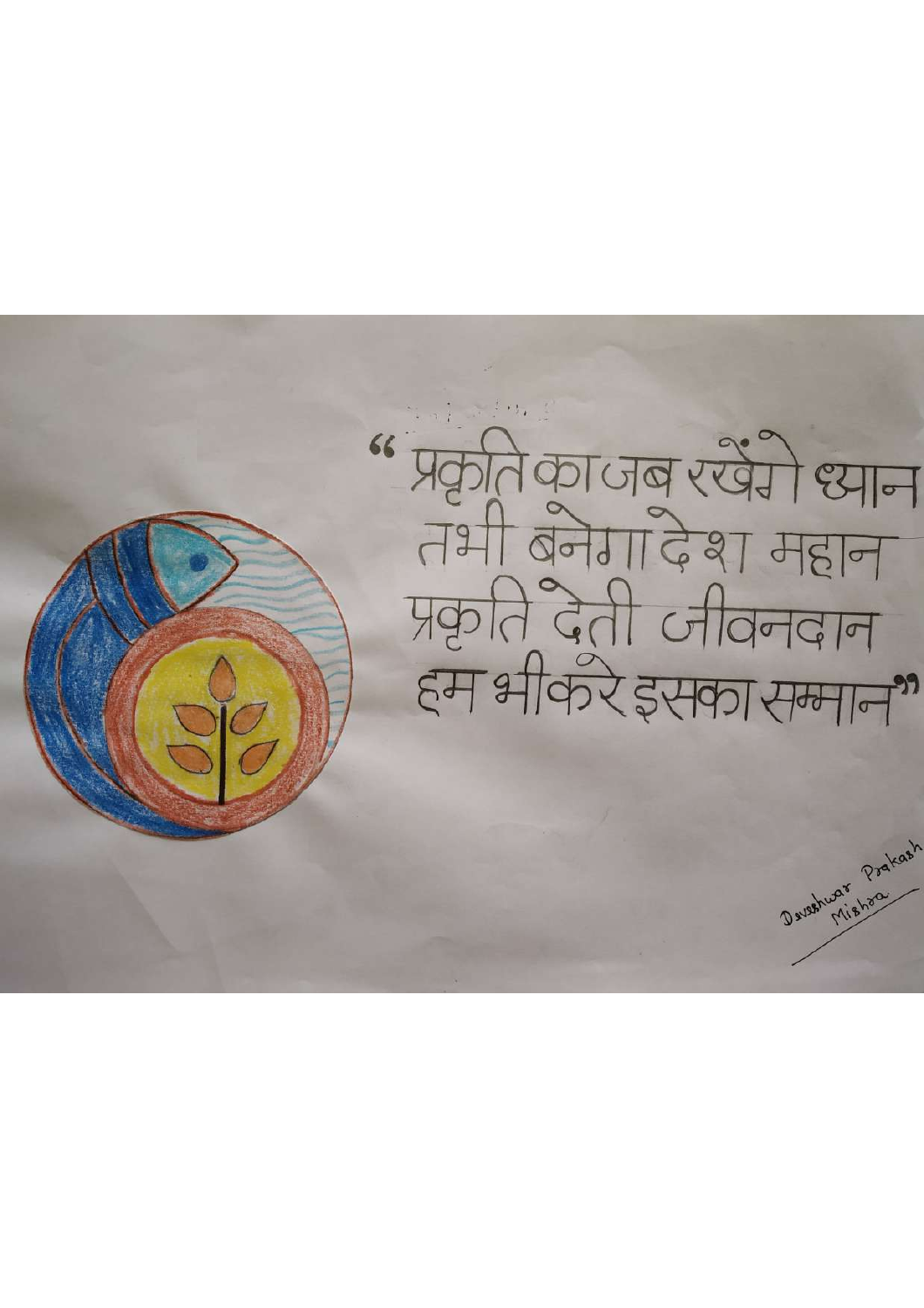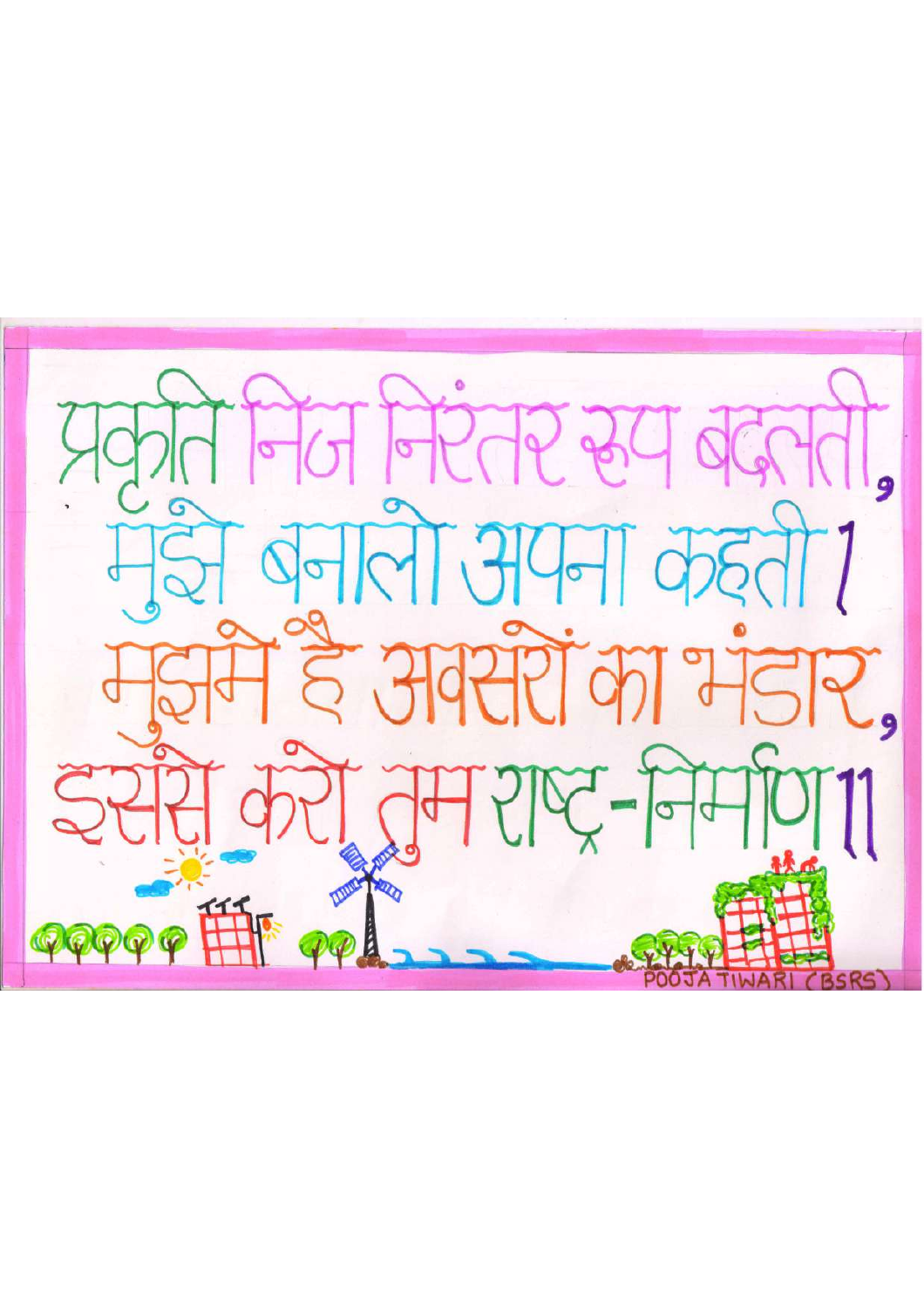## By Dr. (Mrs.) Sandhya Misra

# **English**

- Diversity is our Identity and we are all interlinked, If we break the link, surely we all will extinct.
- In the ocean of scarcity, we are sailing in the boat of biodiversity. A little hole in the diversity will lead to severe adversity.

## **Hindi**

- $\triangleright$  जब उपयोग के साथ योग जरूरी है, तो फिर क्यों विविधताओं के सेवन करने वालों ने इसकी सेवा से बनाई दूरी
- $>$  यह विधि का विधान है की यहाँ विविधता विद्यमान है, वर्तमान में इसको क्षति पहुचना, है भविष्य में जैर के अस्तित्व पर प्रश्नचिन्ह लगाना
- ≻ विविधता पर पड़े शतक वर्षों के घावों को प्रकृ शतक दिवसों में ही भर लिया, देखो तो कैसे लाभ और लोभ के क्षलावे में मानव ने स्वयं को ही हर लिया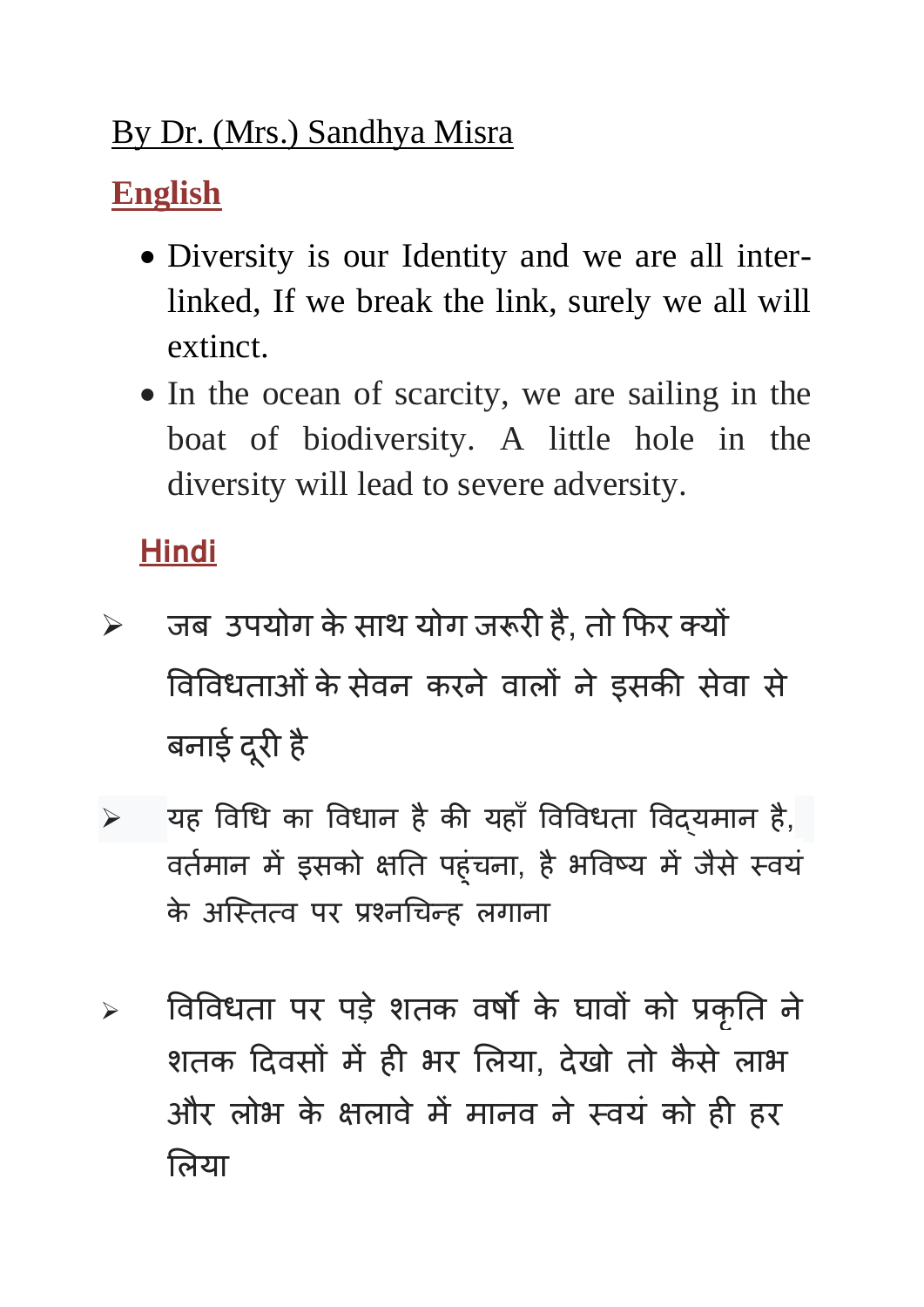निर्भर जिसपे हम सब का जीवन क्यों उसे हम खतरे में डाल रहे? प्रकृति से जब प्यार हमे है फिर जंगल काट, क्यों जानवरो को पिंजरे में डाल रहे है ? आओ जैव-विविधता को जान ले जीव-जंतु और वनस्पतिया है सच्चे साथी इसको हम पहचान ले प्रकृति से ही है जीवन हमारा अब इसे बचाने की हम ठान ले।।

साधना विश्वकर्मा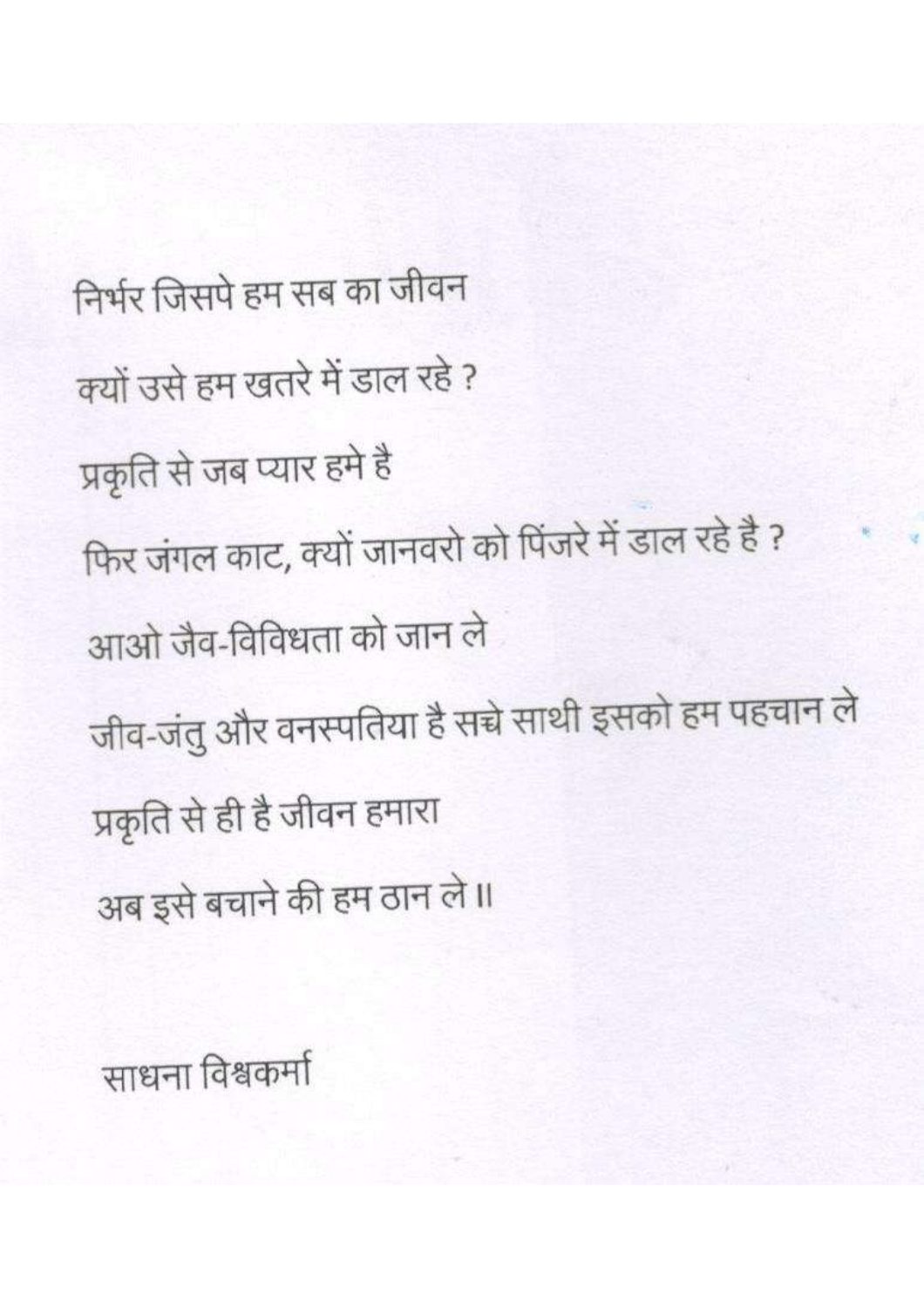#### **"Our Solutions are in Nature"**

Nature provides and in return it wants to live and flourish. Nature endures all the species along with the human race to thrive, tolerating all the conflicts among the living creatures. Regardless of all the scientific advances human race is making, we are still completely dependent on the healthy and vibrant ecosystems. Various ecosystems on earth serve as a source of constant providers of energy and health. Many solutions for our sustainable development lie within nature. Biodiversity ensures that we have adequate air, fertile lands, food and water to survive. It helps to regulate climate and rainfall. It also alleviates the impact of natural disasters such as storms and landslides. Healthy ecosystems and its balance can also protect against the human race spread of diseases and can be source of many medicines. Nature also provides economic security with industries such as agriculture, food and beverages being most dependent on nature. Hence, it is of at most necessity that we protect biodiversity and maintain a healthy relationship with the natural world. We have been neglecting the direct connection between our activities and its impact on biodiversity. This is due to our disconnection with nature. Before it's too late, we should re-integrate ourselves into nature and recognize its interests. We must stop forcing our anthropocentric world view upon it and start using our perceptions and mindfulness towards its protection to build a future of life in harmony with nature. One must understand our direct connection with the ecosystems and how it can source the solution to all our holistic needs and problems.

> **Dr. Mohammad Arif Scientist 'B'**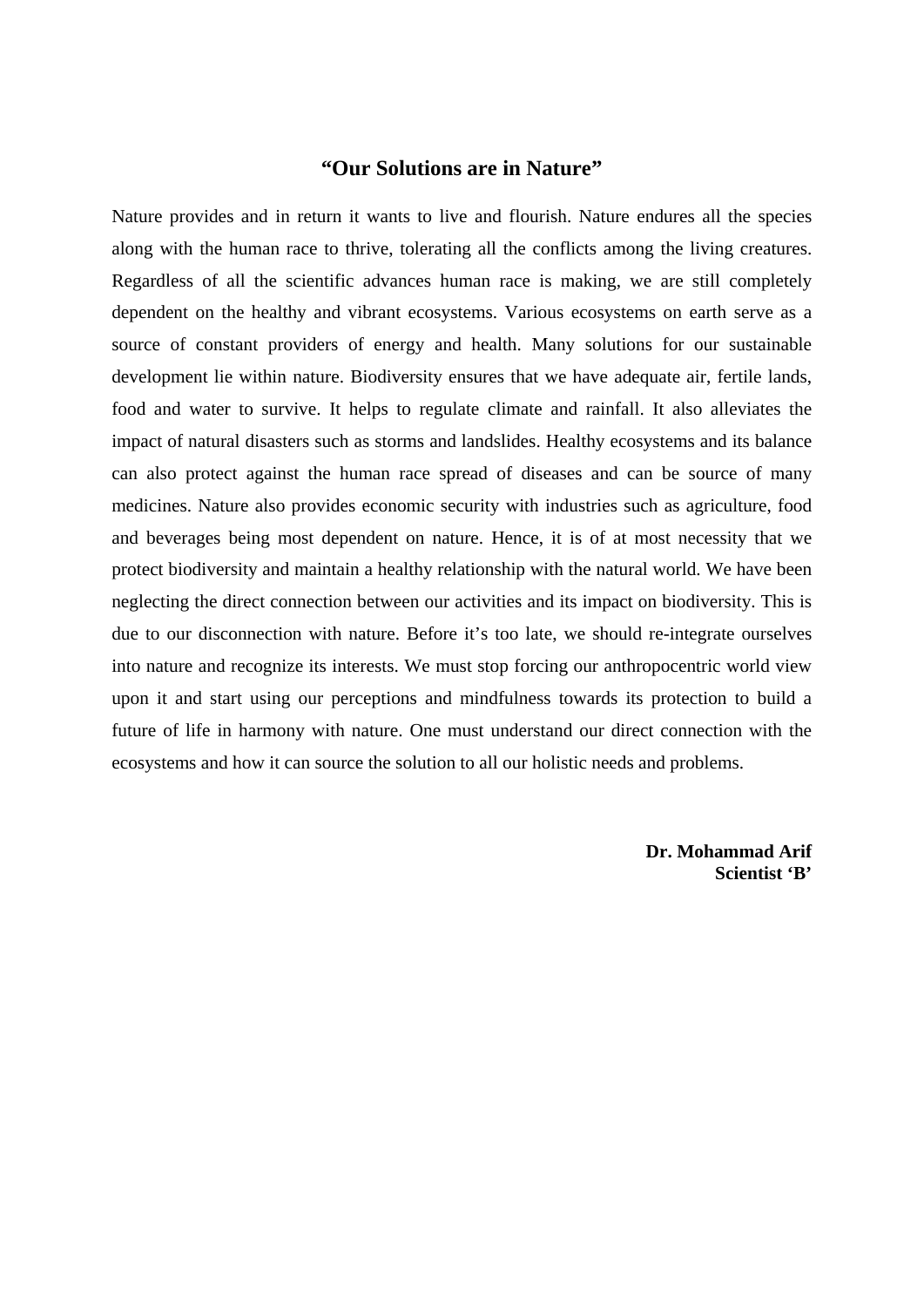### "**International day for Biological Diversity**" 'Our Solutions are in nature

The system of nature, of which man is a part, is extraordinary of all cybernetic systems due to its self-balancing, self -adjusting and self- cleansing capacity. There is a deep interconnectedness of all life on earth. The world's 7.6 billion people represent just 0.01% of all living creatures but the patriarchal ego and collective neurosis have disrupted the delicate balance of nature and created phallic missiles of mass destruction resulting into the loss of 83% of all wild mammals and half of plants. The uncontrolled action of man has challenged nature's self-balancing capacity and reached an alarming situation questioning his own existence in future. On one hand where we were fighting hard to find a piecemeal solution to combat the situation, sudden spread of pandemic made it the most urgent. This pandemic is threatening the human life and posing grave danger to its existence across the globe. If we focus on the other side nature has utilized this time in healing, repairing and rejuvenating itself to fix the problems that were questioning our future existence. Though the situation is critical for the present generation but simultaneously nature has healed and rejuvenated all the basic resources (ozone layer, clean air, water, natural resources) and has laid a good foundation for the future generations. Through this episode of pandemic nature has taught mankind that they are the part of natural system, hence, must not try to interfere in its smooth running and should not try his cranial capacity in running the most complex system. It is clearly demonstrated that nature has all the solution to fix the problems arising in its inter-linked network. It is high time for mankind to realise that nature can full fill our need not greed and we should learn to live in co-existence with other species by respecting and maintain the eternal balance in nature's biodiversity

### **To halt the decline of an ecosystem, it is necessary to think like an ecosystem**

(Douglas P. Wheeler)